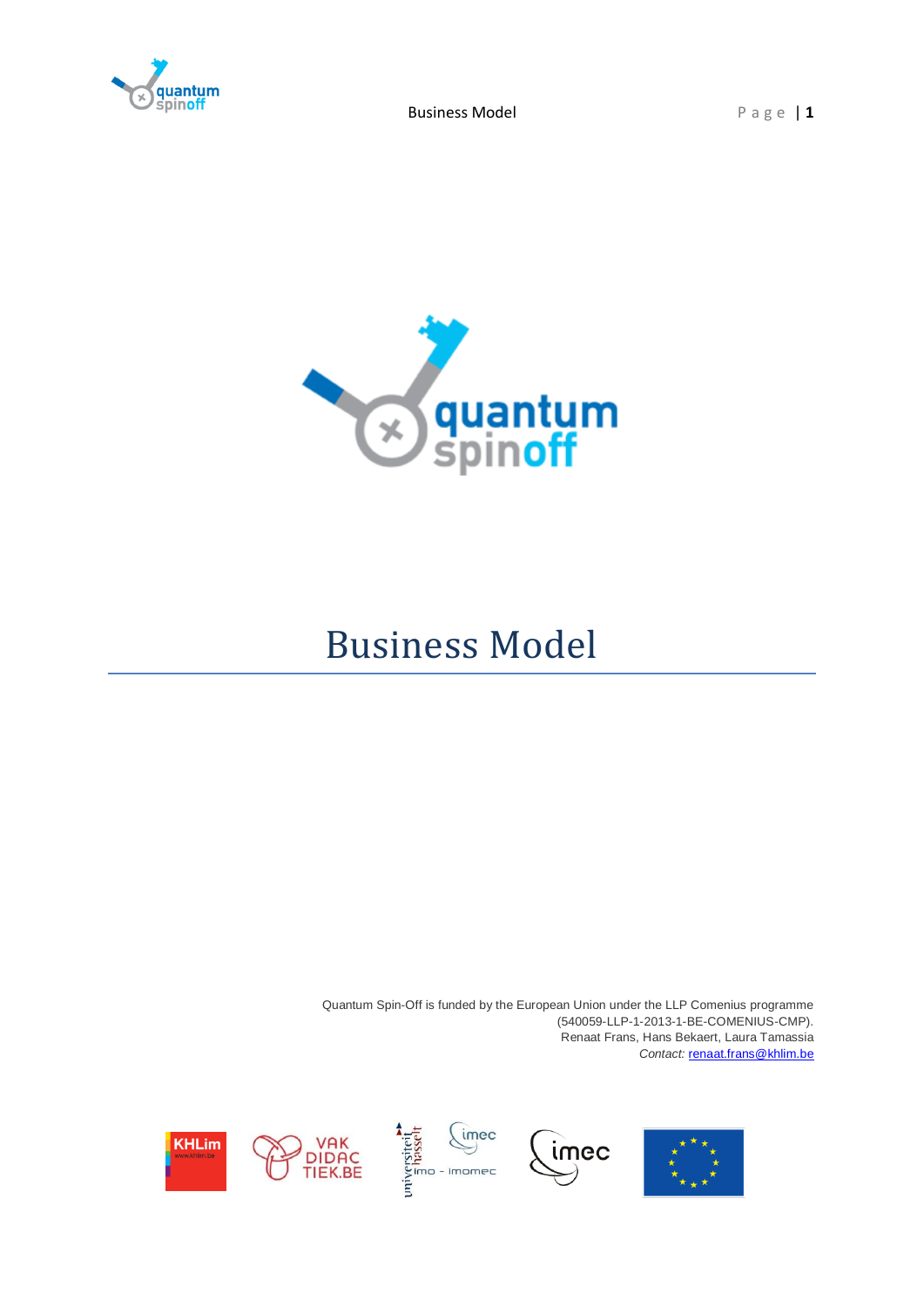

## **Table of Contents**

| 1<br><b>INTRODUCTION</b>                              | 3 |
|-------------------------------------------------------|---|
| $\mathbf{2}$<br>THE BUSINESS MODEL                    | 4 |
| <b>The Business Model Canvas</b>                      | 4 |
| The Canvas for the Business Model                     | 4 |
| Toelichting bij het Business Canvas Model             | 5 |
| 3<br><b>MORE INFORMATION ON BUSINESS CANVAS MODEL</b> | 6 |

**Attribution-NonCommercial-ShareAlike 4.0 International** (CC BY-NC-SA 4.0) Under the following terms:



- Attribution You must give [appropriate credit,](https://creativecommons.org/licenses/by-nc-sa/4.0/) provide a link to the license, and [indicate if changes](https://creativecommons.org/licenses/by-nc-sa/4.0/)  [were made.](https://creativecommons.org/licenses/by-nc-sa/4.0/) You may do so in any reasonable manner, but not in any way that suggests the licensor endorses you or your use.
- NonCommercial You may not use the material for [commercial purposes.](https://creativecommons.org/licenses/by-nc-sa/4.0/)

You can:

- Share copy and redistribute the material in any medium or format
- Adapt remix, transform, and build upon the material

The licensor cannot revoke these freedoms as long as you follow the license terms.

You have to refer to this work as follows:

Frans R. (2014) Quantum Spin-Off: Business Model, KHLim Katholieke Hogeschool Limburg, Diepenbeek, Belgium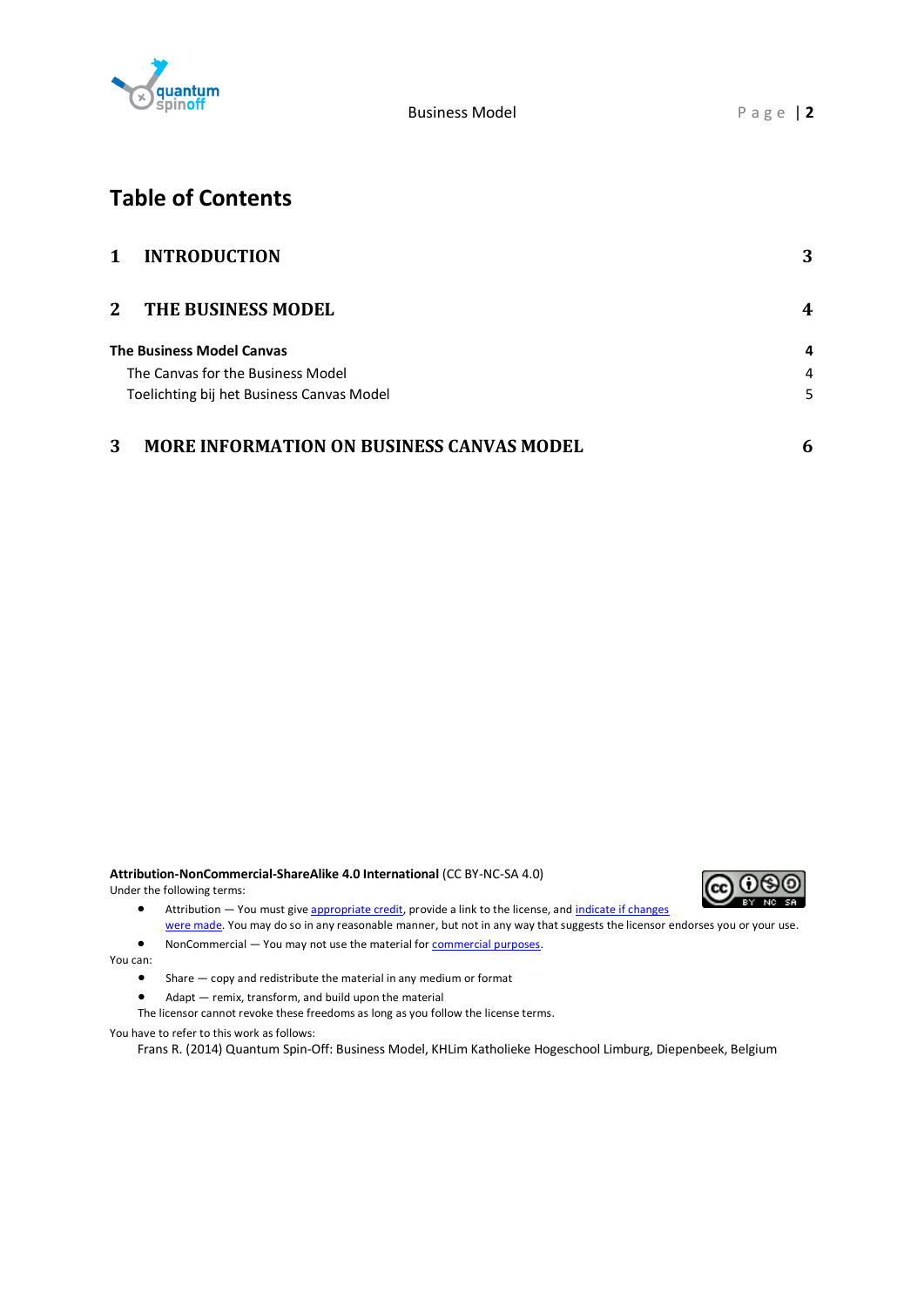

# <span id="page-2-0"></span>**1 Introduction**

Quantum Spin-Off is an inspiring project. You will learn about today's quantum physics and then use what you've learned to understand an application (a *high-tech patent*) in order to

- 1. design a new high-tech product or service.
- 2. draw up a plan for a **spin-off enterprise** that will supply the product or service

But a product or service, no matter how clever or high-tech, can only continue to exist if

- (a) the product or service can be supplied
- (b) the product or service creates an added value for the client
- (c) clients can be reached
- (d) the revenues exeed the costs.

*Every team participating in quantum spin-off will have to propose a business model, like real hightech entrepreneurs searching for venture capital. Filling out a Business Model Canvas<sup>1</sup> can be a useful tool.*



**Figure 1 The Business Model Canvas (Source figure: consulteam.be)**

-

<sup>&</sup>lt;sup>1</sup> Se[e http://www.businessmodelgeneration.com/canvas.](http://www.businessmodelgeneration.com/canvas)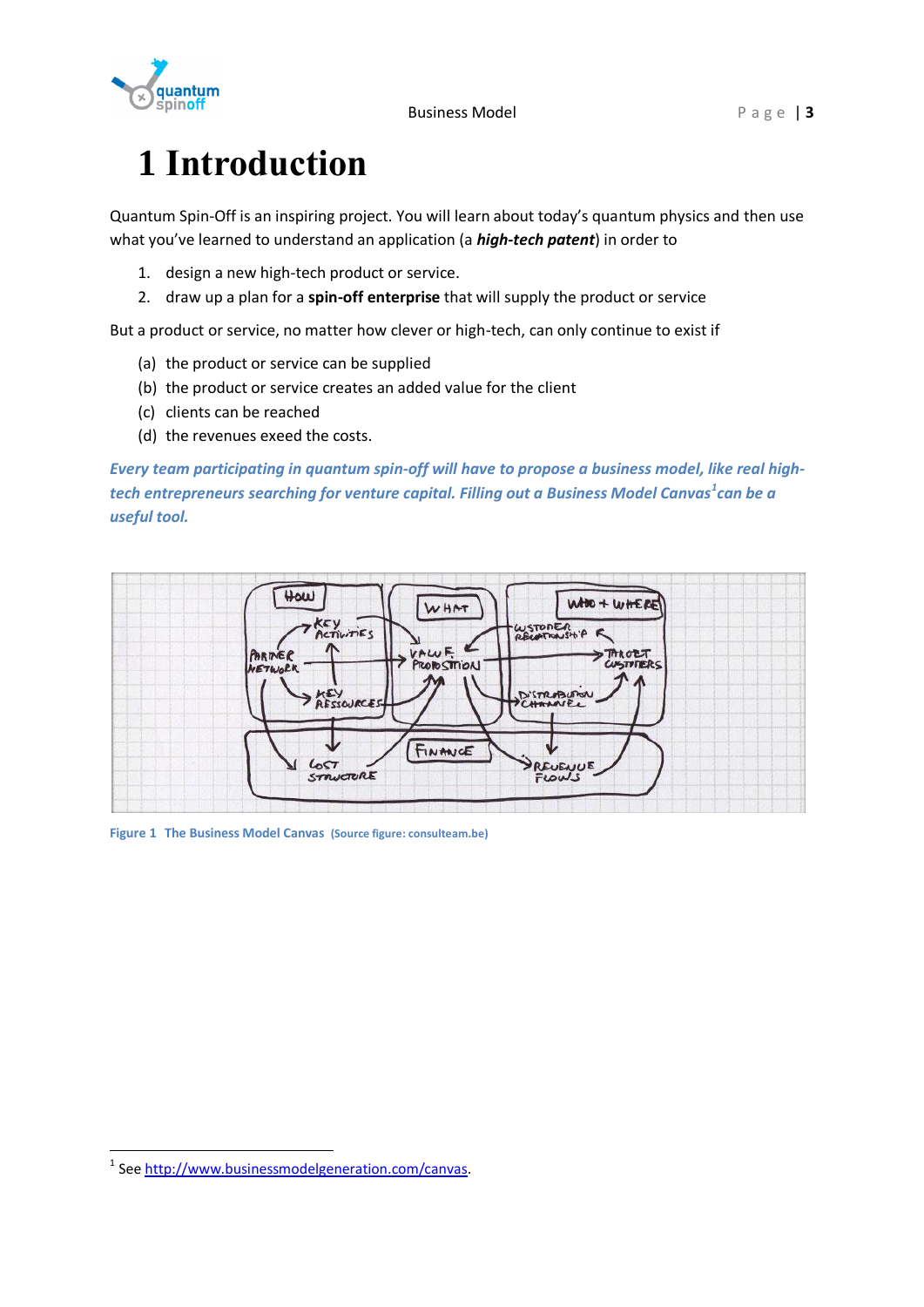

# <span id="page-3-0"></span>**2 The Business Model**

## <span id="page-3-1"></span>**The Business Model Canvas**<sup>2</sup>

### <span id="page-3-2"></span>**The Canvas for the Business Model**

In the diagram below you can outline the structure (how will it work?) of your business. It's best to start with a brainstorm session, fill out post-its and such. Gradually you'll come to a more definitive form. It might be useful to print out the Canvas on A3 sized paper. You can download the Canvas at: <http://www.vakdidactiek.be/spinoff> .



Once your canvas is filled you can eliminate elements and ask yourself: "What if…?"For example, what if the client no longer exists or what if the resources become unavailable. On the other hand you might also be able to add elements that previously weren't part of your business model, for example an extra sales channel or a

 2 Source[: http://www.basmennink.nl](http://www.basmennink.nl/) and <http://www.businessmodelgeneration.com/canvas>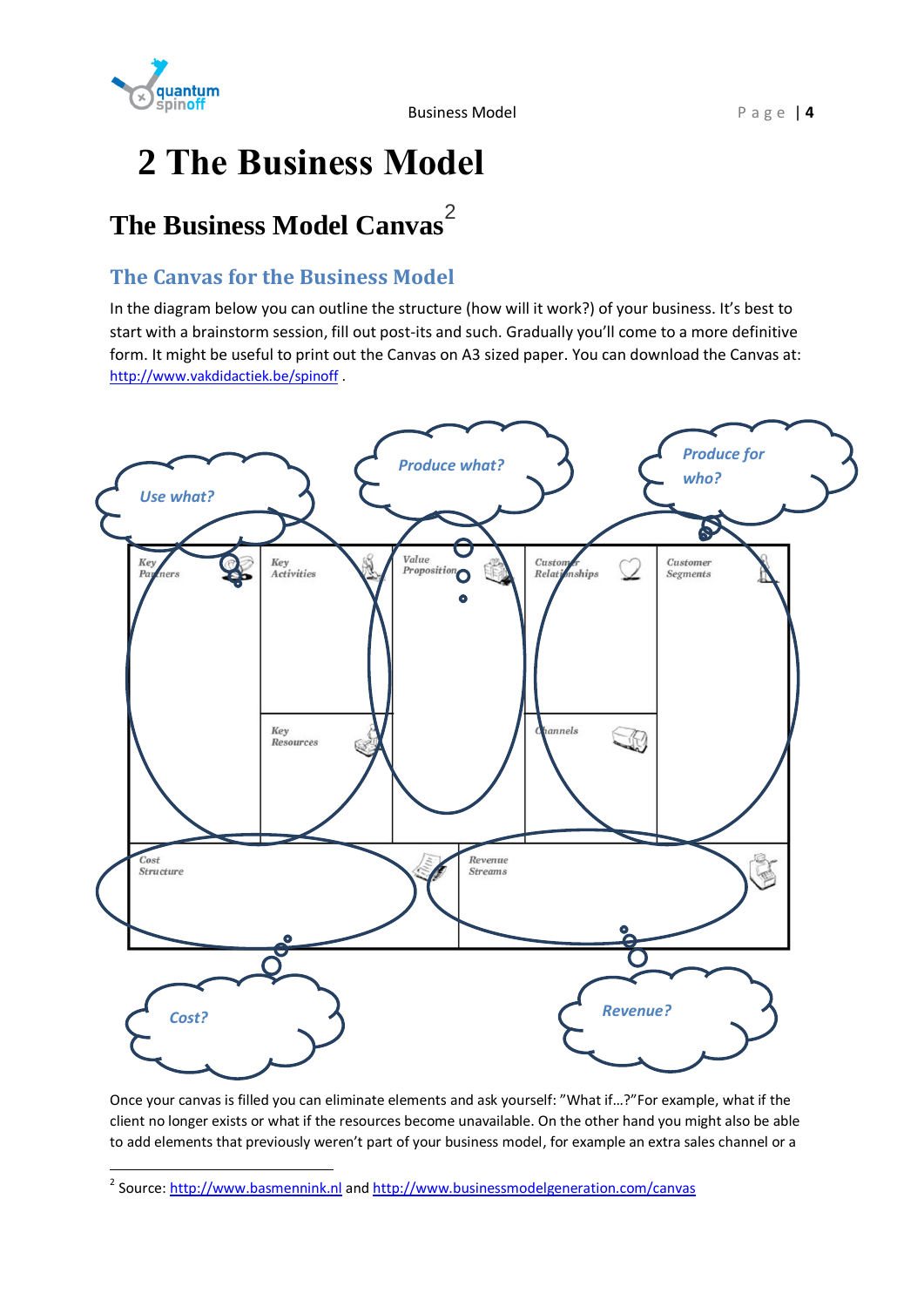

partner you hadn't thought of before. Then you're talking about business model innovation. With a little practice, you'll get the hang of it in no time.

The following internet clips are an introduction to the Business Model Canvas:

1. Business Model Innovation



2. Interview with Alex Osterwalder on the topic 'To plan or not to plan'



Alexander Osterwalder talks about the sense and nonsense of a good model and plan.

See <http://www.youtube.com/watch?v=WHk0VTCIbCM&feature=related>

### <span id="page-4-0"></span>**Explanation of the Business Canvas Model**

### **What will you produce?**

What is the added value of your product? What value does your product offer the client? Does your client really want the product? Which want or need are you resolving?

### **Who will you produce for?**

Which clients or customers (segments) are you addressing (Customer Segments)?

Who are your clients? Map them out. Are there different types of customers? What are the needs of these customers?

How can you reach your clients (Channels)?

How will your clients get your product? Can they buy it in a store or online? How will the get information on your product?

How will you maintain a good customer relation (Customer Relations)?

Where can customers go if they have a problem? How will you contact customers? Ask yourself why you are doing it a particular way and is it the right way for your customers?